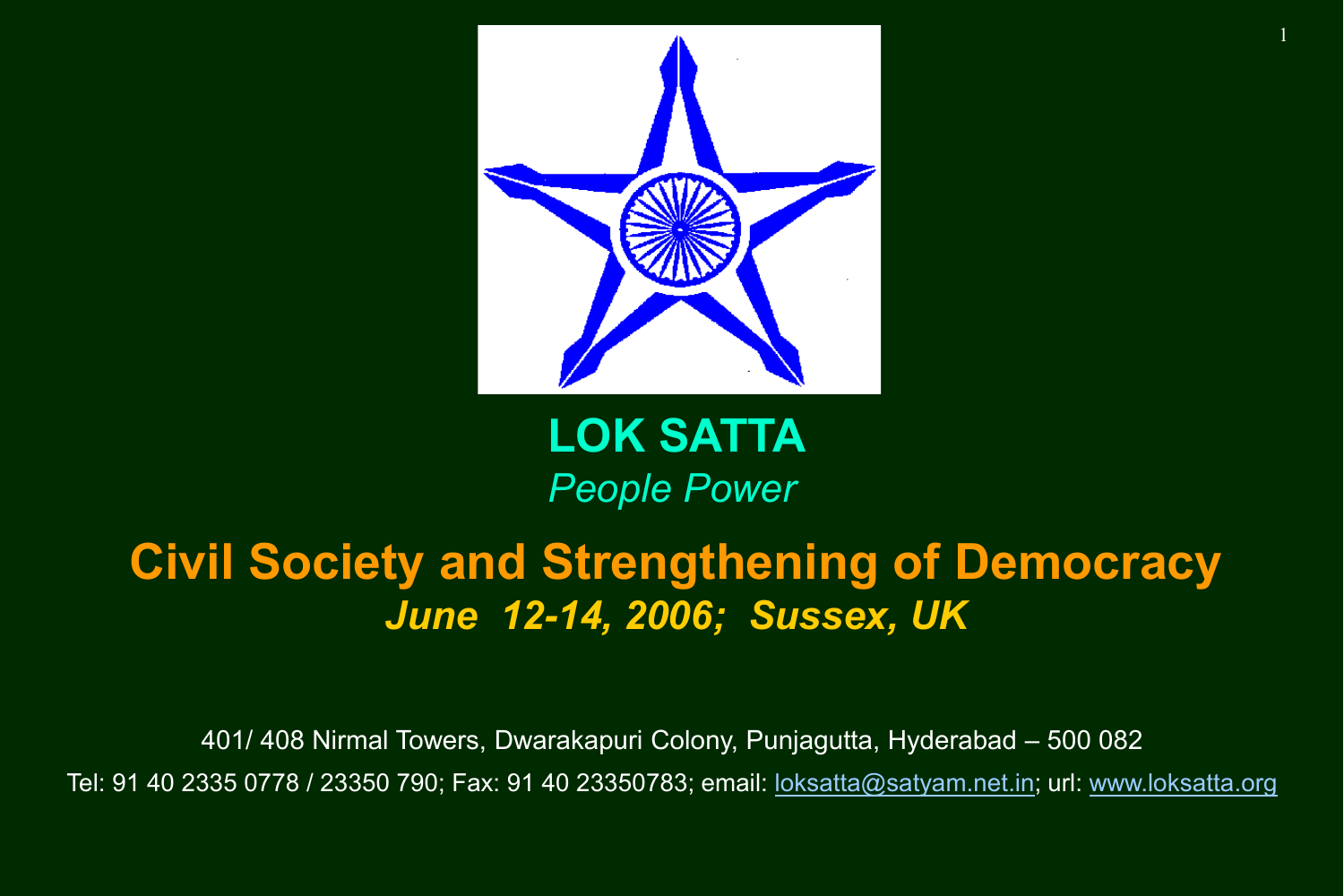"Never doubt that a group of thoughtful, committed individuals can change the world. Indeed it is the only thing that ever did."

*- Margaret Mead*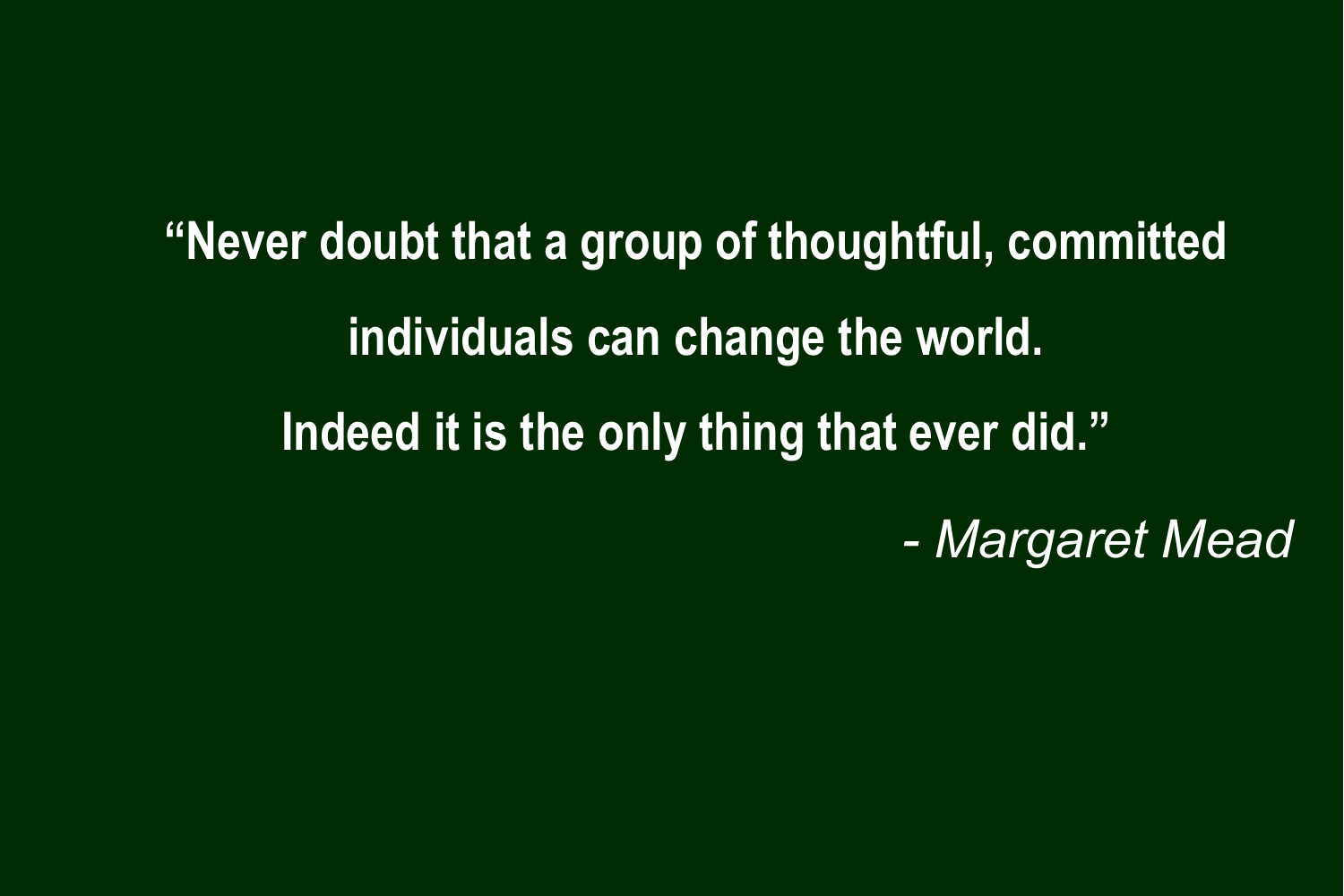#### Governance and Human Rights Three Key Goals

| Goals                                  | <b>Components</b>                                                                                        | <b>State Action</b>                                                                                                     |
|----------------------------------------|----------------------------------------------------------------------------------------------------------|-------------------------------------------------------------------------------------------------------------------------|
| <b>Human Dignity</b>                   | Freedom from:<br>child labour, drudgery,<br>hunger, public defecation                                    | <b>Strong policies</b><br><b>Effective laws</b><br><b>Resources</b>                                                     |
| <b>Accessible</b><br>justice           | Local courts, fair<br>processes, just<br>compensation for rights<br>violations, and speedy<br>resolution | Rule of Law, Local Courts,<br>Judge-population ratio,<br>Procedural changes,<br>Accent on rights of poor                |
| Opportunities for<br>vertical mobility | School education,<br>primary healthcare, basic<br>amenities - water                                      | Resource allocation,<br>Sensible policies, Effective<br>delivery systems,<br>Accountability,<br><b>Decentralization</b> |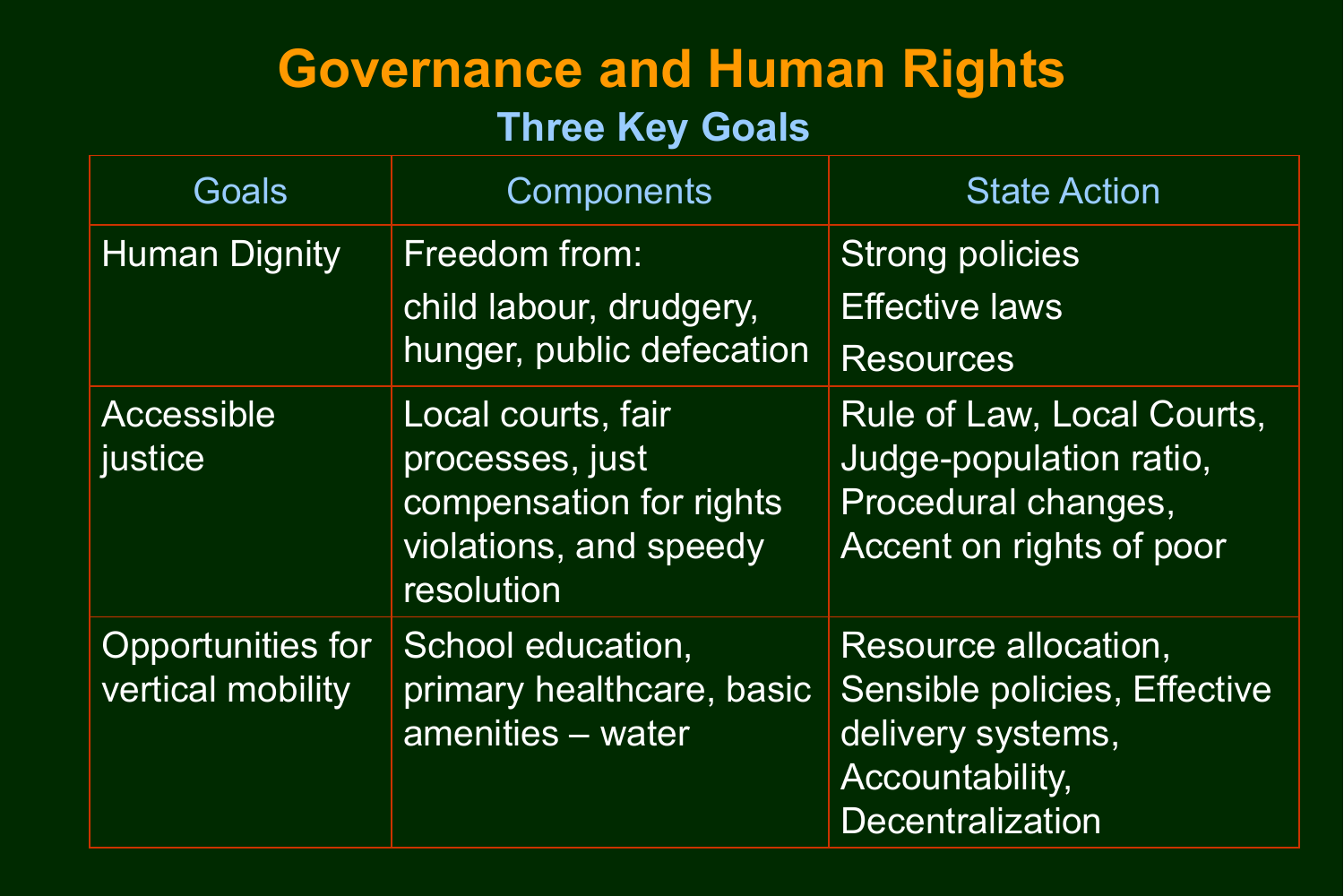#### Flawed Political Process

- Institutional rigidities
- System of alibis
- Change of players *vs.* rules of the game
- Honesty & survival not compatible
- Over-centralization

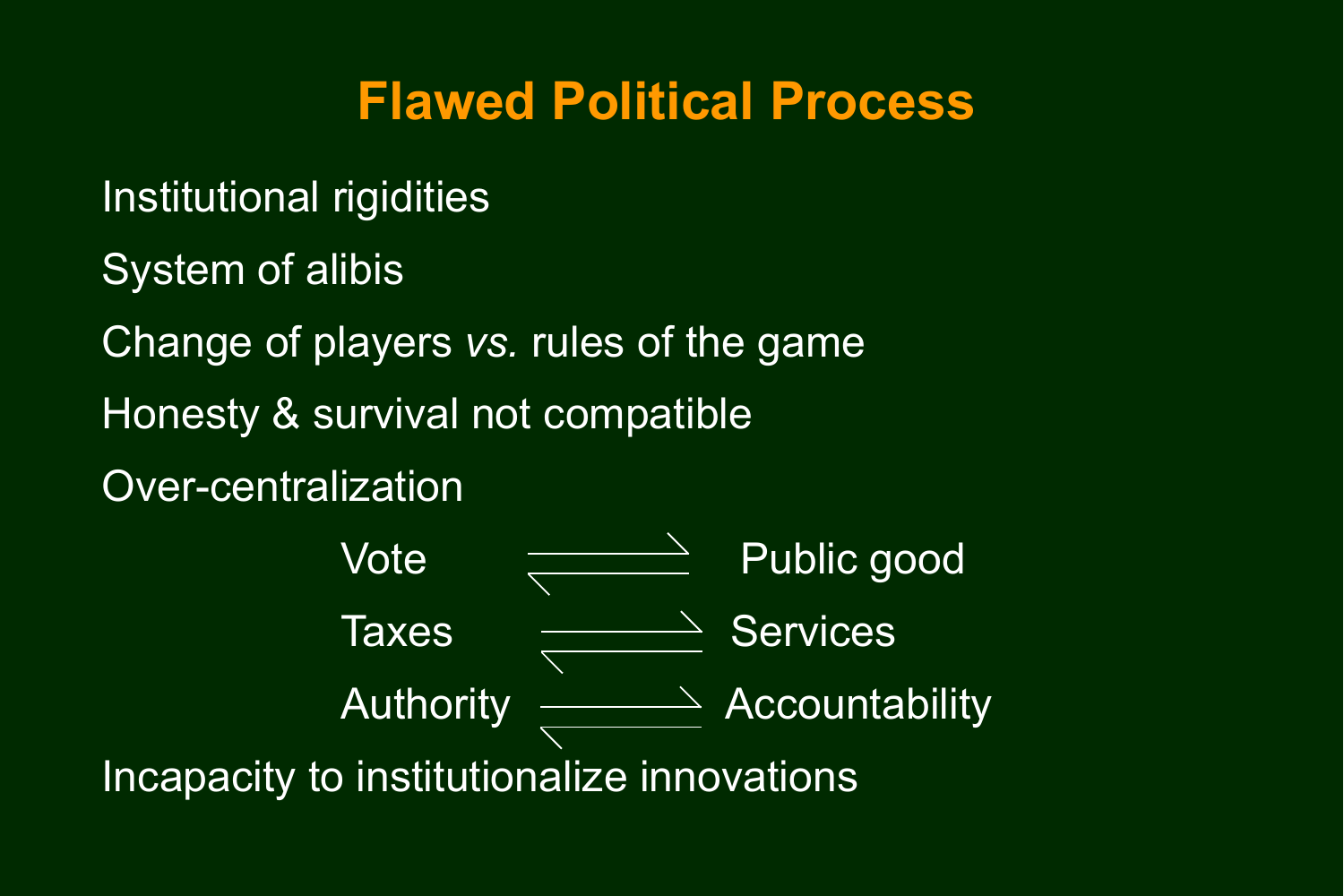# Flawed Democracies - Elections

| Macro perspectives                                               | <b>Micro perspectives</b>                                    |  |
|------------------------------------------------------------------|--------------------------------------------------------------|--|
| Disaggregate volatility                                          | Oligopoly of parties                                         |  |
| Broadly reflective of public<br>opinion                          | Local voting irregularities and<br>fraud                     |  |
| <b>Ruling parties &amp; powerful</b><br>candidates are voted out | Only players change, no<br>change in rules of game           |  |
| <b>Rejection vote common</b>                                     | <b>Issues and candidate merits</b><br>are largely irrelevant |  |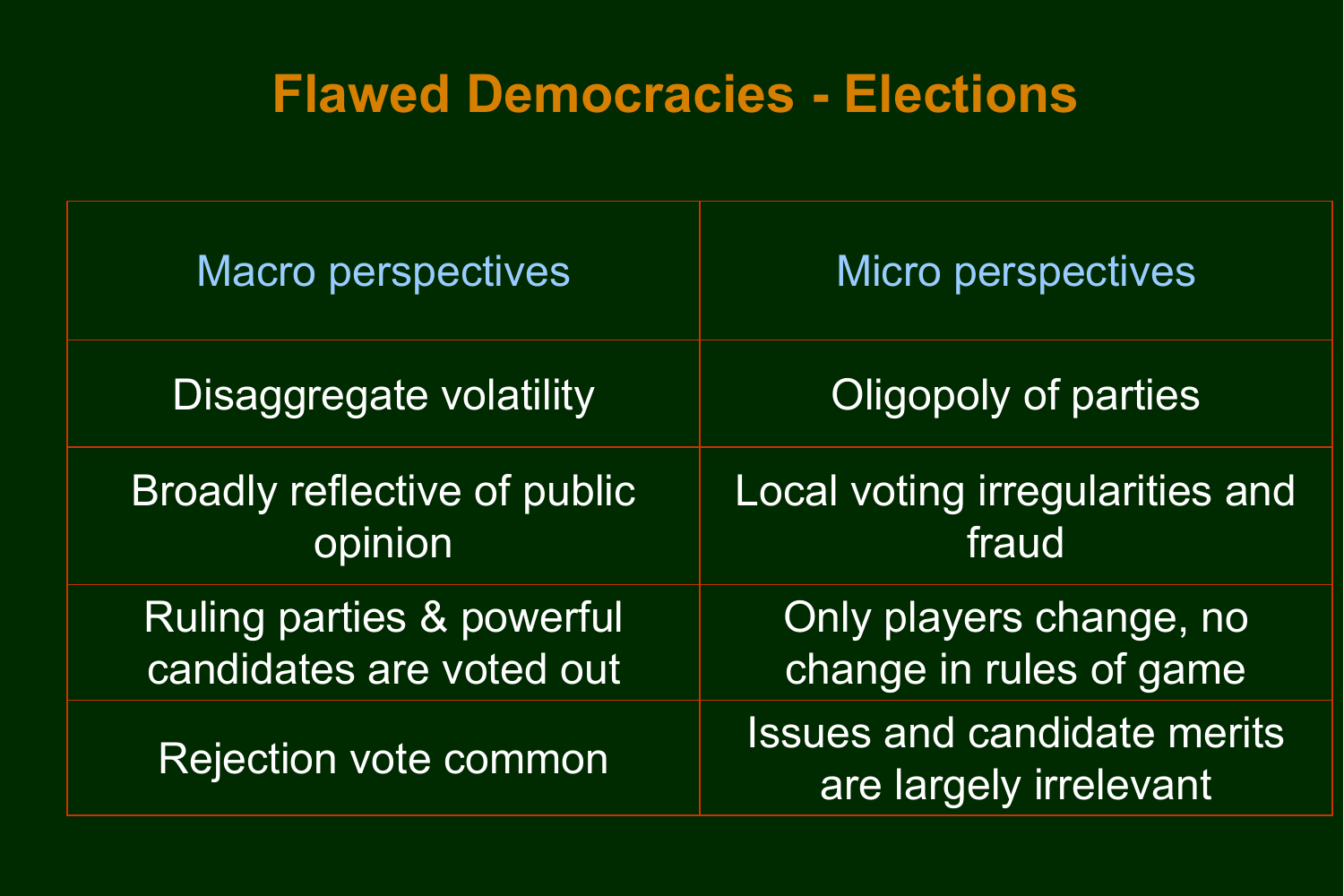#### Political Parties *vs.* Societies

| <b>Political Parties</b>                                       | <b>Societies</b>                                                   |  |
|----------------------------------------------------------------|--------------------------------------------------------------------|--|
| <b>Monopoly or oligopoly</b>                                   | <b>Free choice</b>                                                 |  |
| <b>Represent history, memories,</b><br>aspirations of millions | <b>Mere organisations of</b><br>convenience                        |  |
| Seek power over all people                                     | <b>Pursue members' collective</b><br>goals                         |  |
| <b>Cannot be easily formed or built</b>                        | <b>Can be formed and dissolved at</b><br>will                      |  |
| People and members have no<br>realistic alternatives           | <b>Members have multiple options</b>                               |  |
| <b>Vehicles for political participation</b><br>of citizens     | <b>Vehicles for voluntary pursuit of</b><br>individual/group goals |  |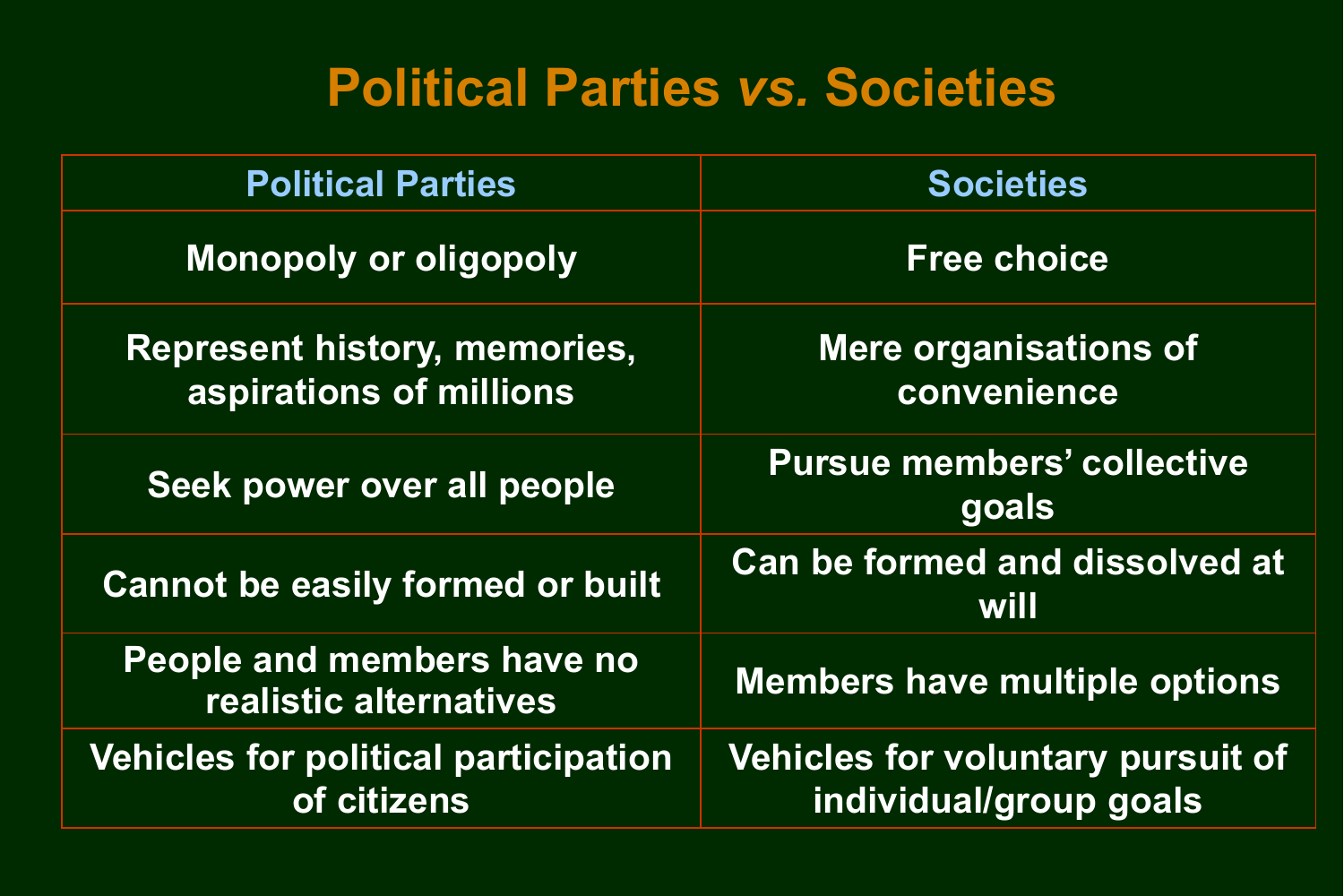# Key Reforms

|                         | Funding                            |  |
|-------------------------|------------------------------------|--|
| <b>Process reforms</b>  | Criminalization                    |  |
|                         | <b>Voting irregularities</b>       |  |
| <b>Systemic reforms</b> | <b>Proportional Representation</b> |  |
|                         | <b>Separation of Powers</b>        |  |
| <b>Decentralization</b> | <b>Local Governments</b>           |  |
| <b>Rule of Law</b>      | <b>Judicial reforms</b>            |  |
|                         | <b>Right to information</b>        |  |
| Accountability          | Citizens' charters                 |  |
|                         | Independent crime investigation    |  |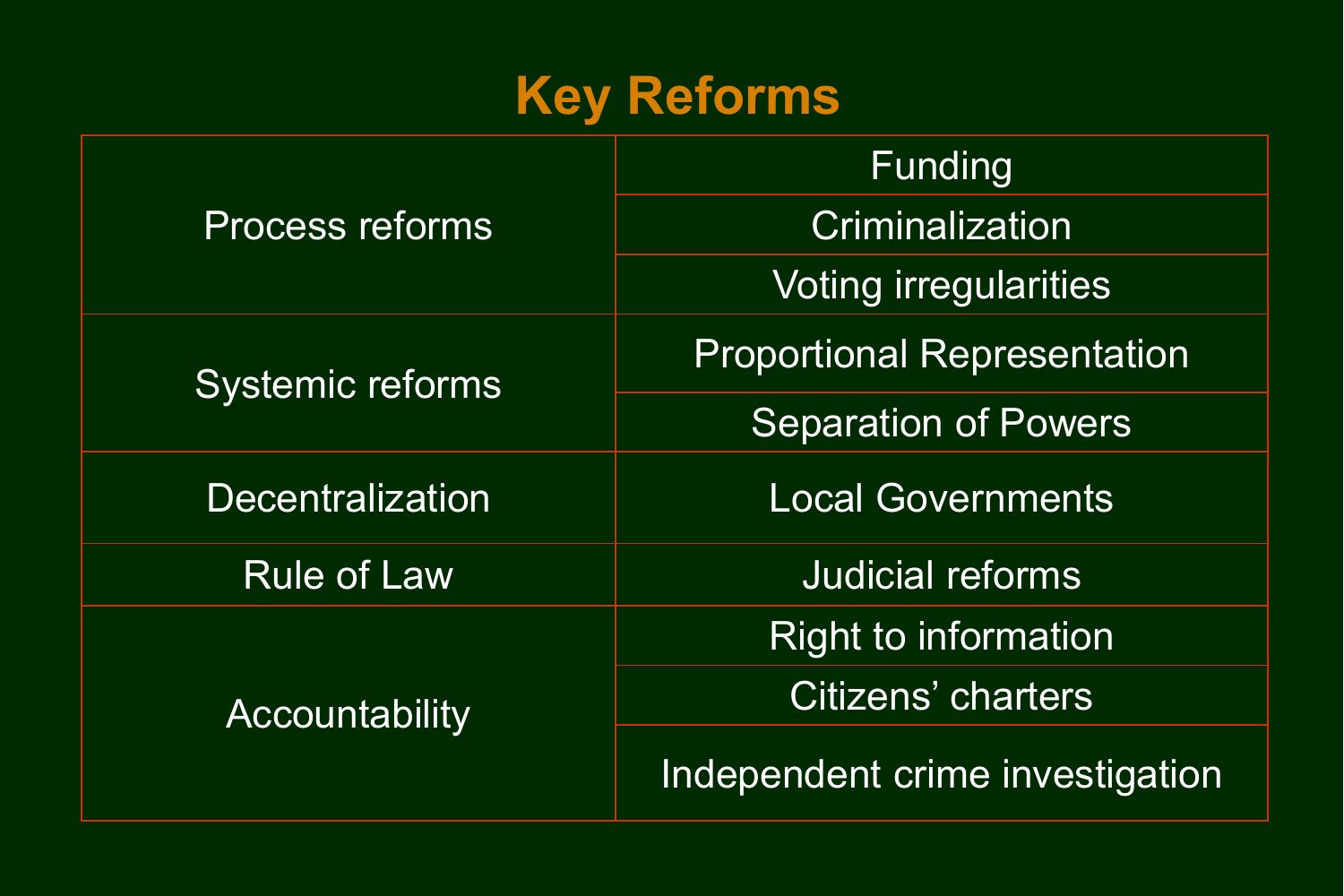## Civil Society's Role

- Mobilize people for reforms
	- Local
	- National
- Strengthen democratic processes
- Adversarial and collaborative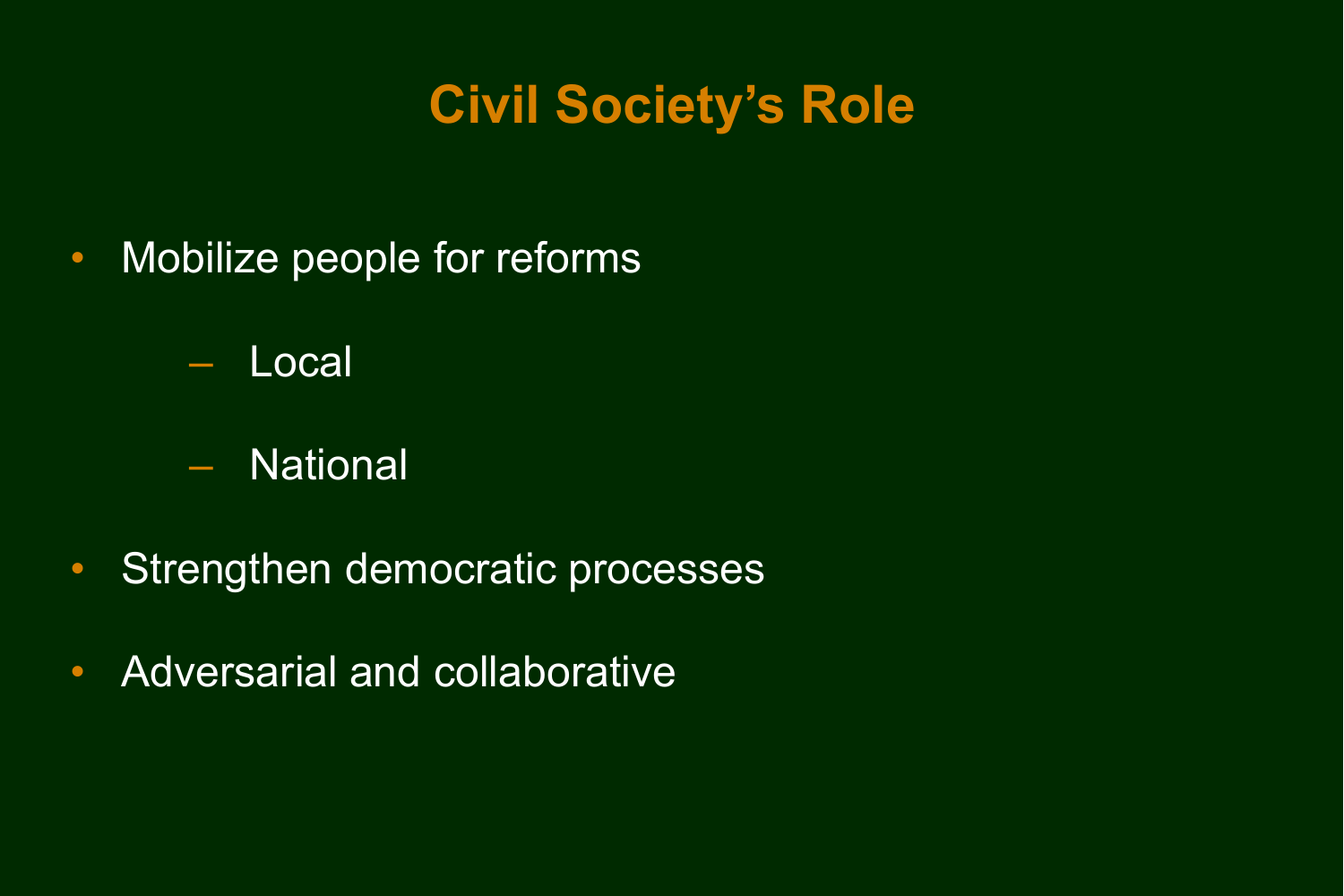#### Civil Society's Role

- Make the state do its job
- Take charge of areas un-addressed by state and market
- Assert people's sovereignty and community control
- Build a framework for social cohesion and a sense of common fate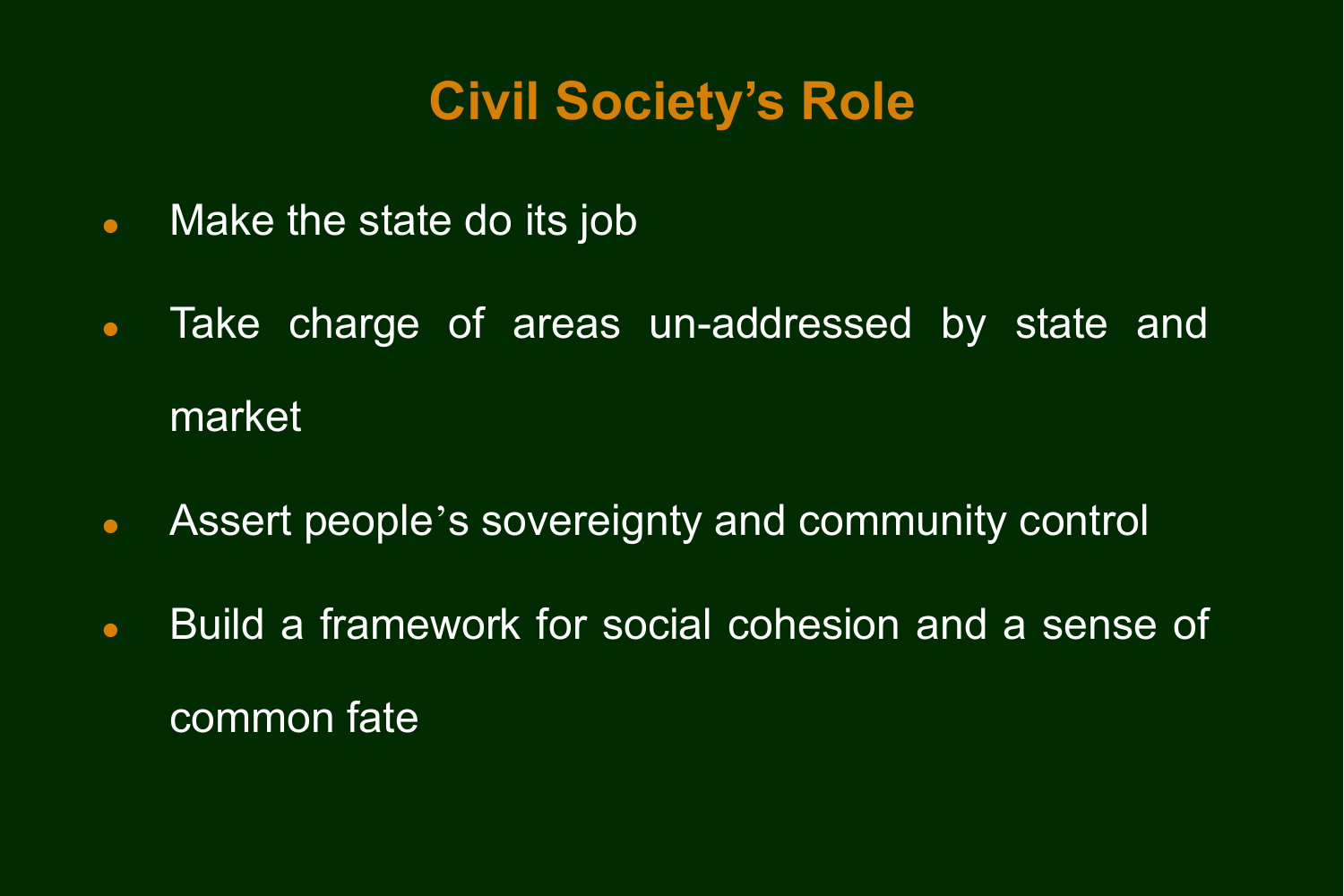#### Role of Civil Society & Legitimacy

Three Key Issues:

- **Democratic Process vs. Policy Advocacy**
- **Wethods of Engagement**
- **•** Internal Functioning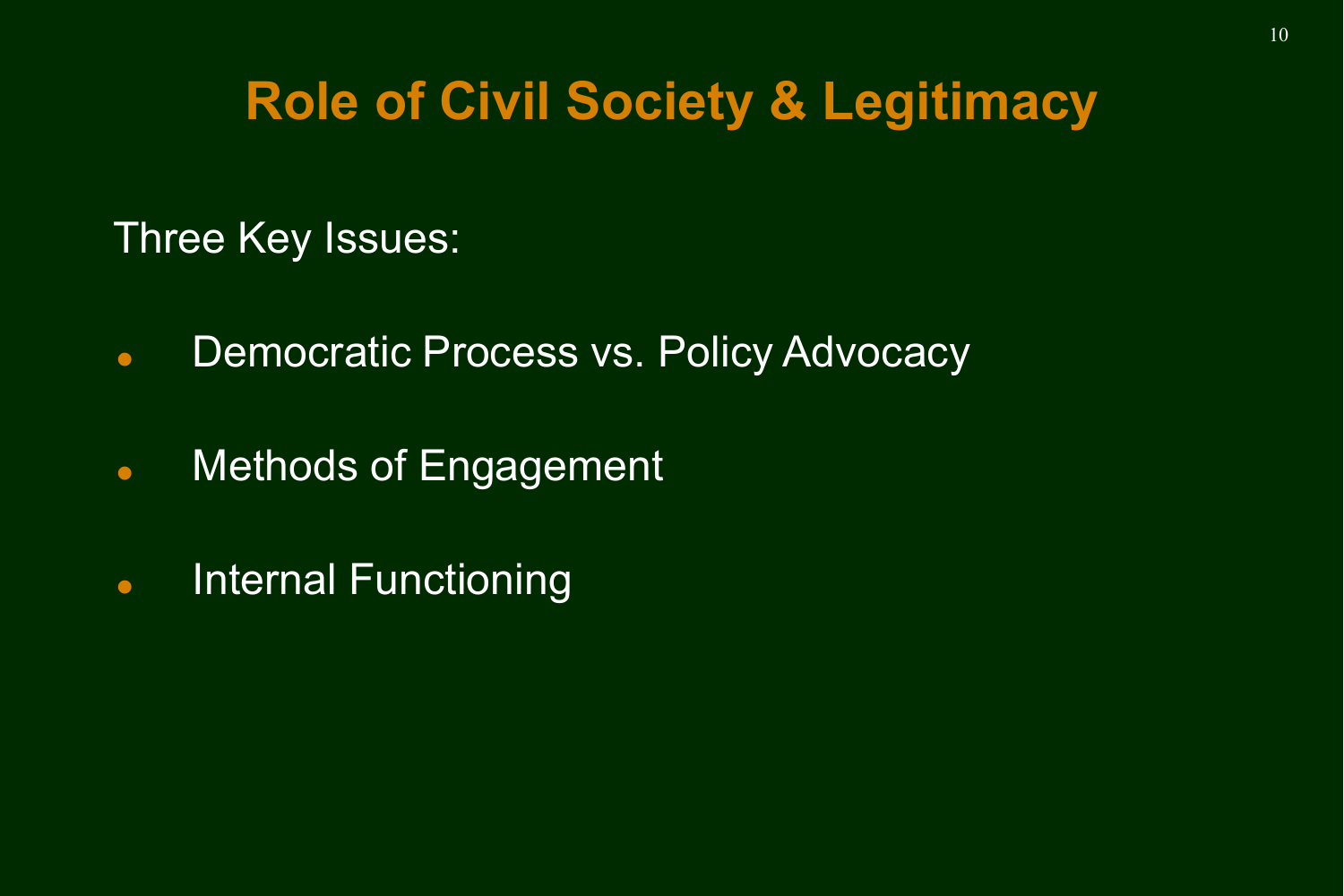# 1. Democratic Process vs. Policy Advocacy

- Policy evolution is a legitimate function of political process
- Parties are meant for interest aggregation
- **CSOs involved in democracy movements should focus** on *process issues.*
- **CSOs may have views on policies, and may even lend** voice. But they *cannot* insist on a particular policy.
- But, Constitutionalism, rule of law and democratic process are non-negotiable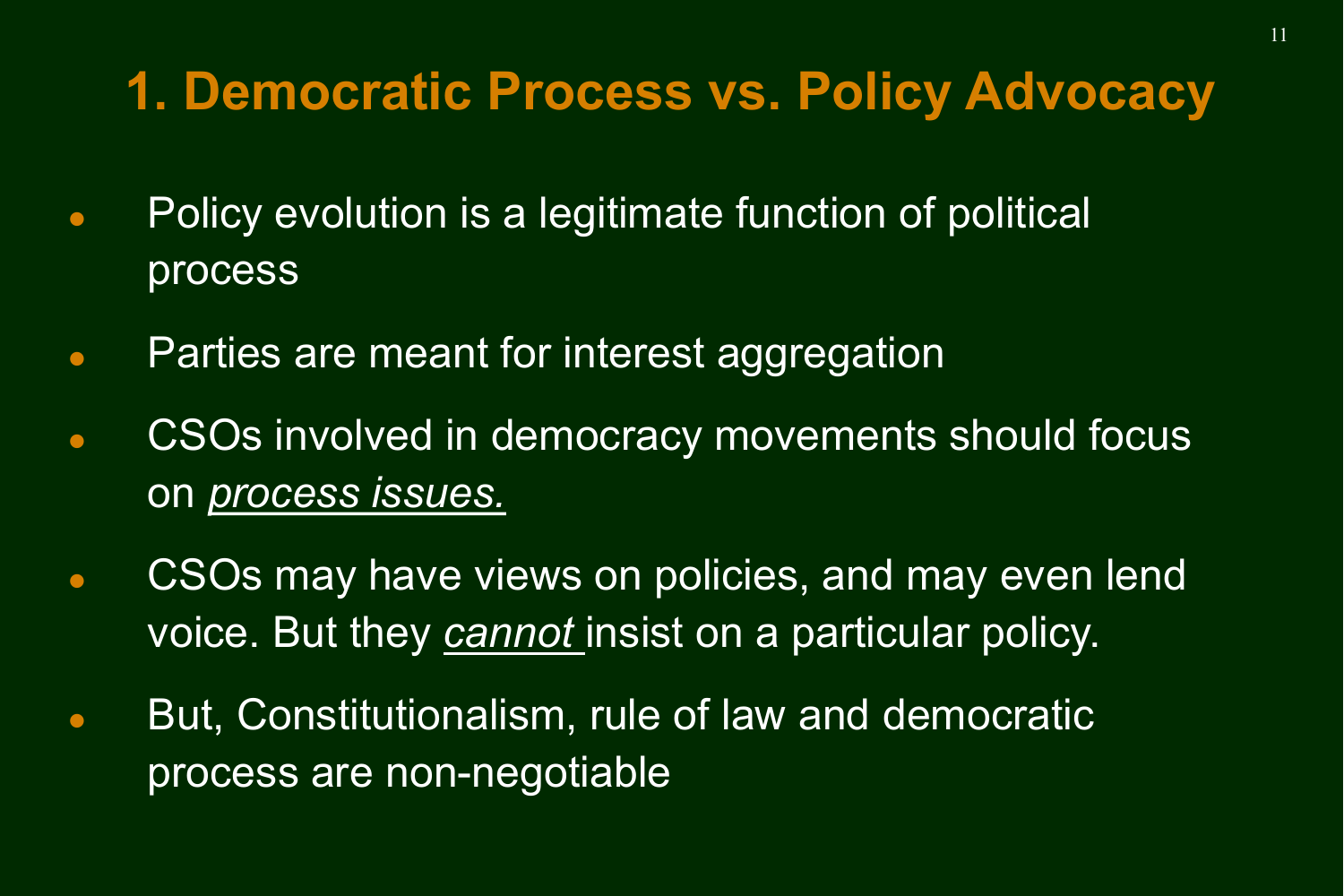# Political Process *vs.* Civil Society 2. Methods of Engagement

| <b>Nature of Society</b>            | <b>Role of Political</b><br><b>Process</b> | <b>Role of Civil</b><br><b>Society</b> |
|-------------------------------------|--------------------------------------------|----------------------------------------|
| <b>Mature</b><br><b>Democracies</b> | <b>Solution</b>                            | <b>Specific Advocacy</b>               |
| <b>Flawed</b><br><b>Democracies</b> | Problem                                    | <b>Movement for</b><br><b>Reform</b>   |
| <b>Dictatorships</b>                | Non-existent                               | <b>Movement for</b><br>Democracy       |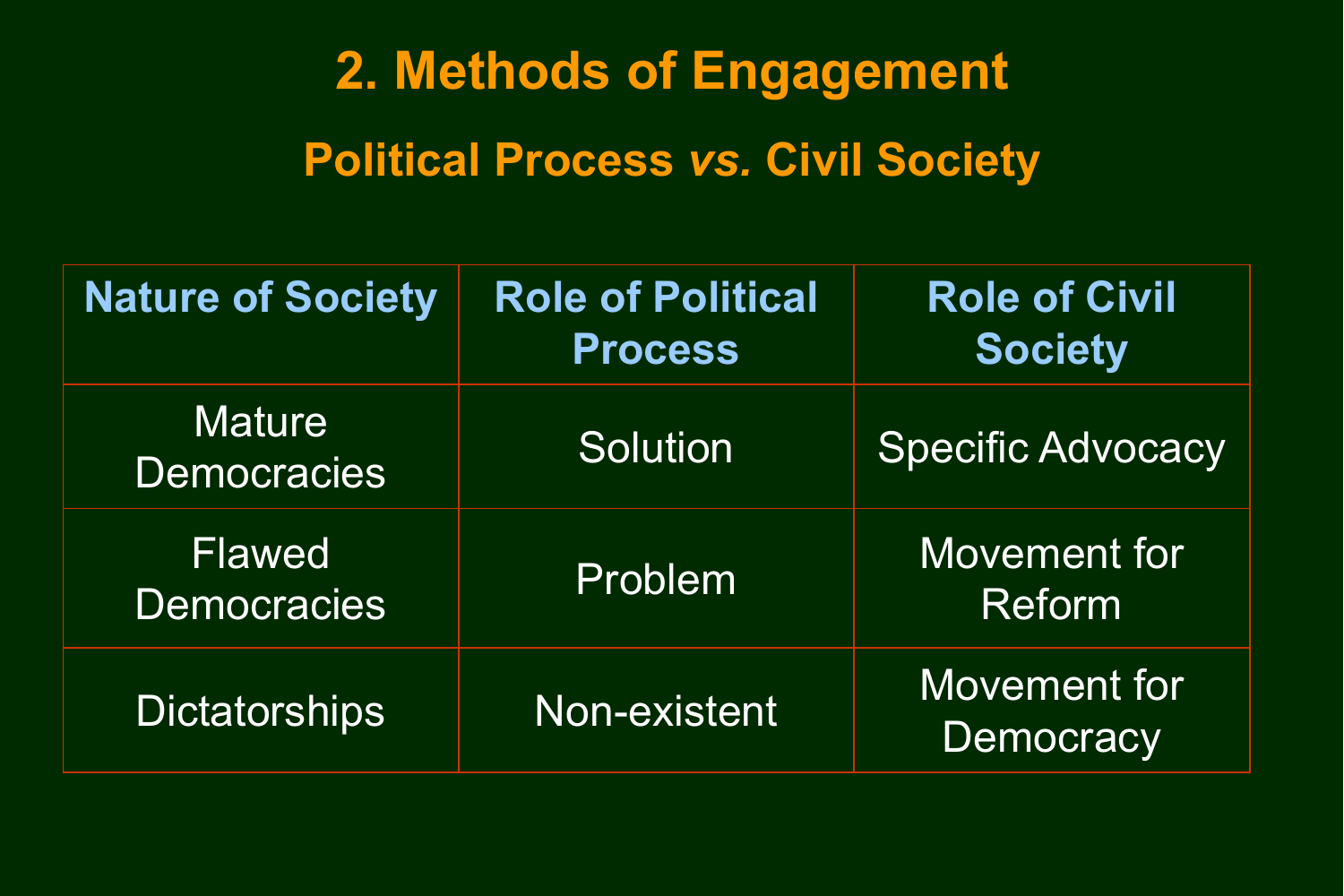# 2. Methods of Engagement (contd.)

In societies with basic tools of democracy

- **Obstructionism**
- Violence
- Arousing passions
- Emotional blackmail (*eg:* hunger strike)
- **Reasoned public debate**
- People's mobilization
- Marshalling facts
- Logical Analysis
- **Negotiation and persuasion**

Unacceptable

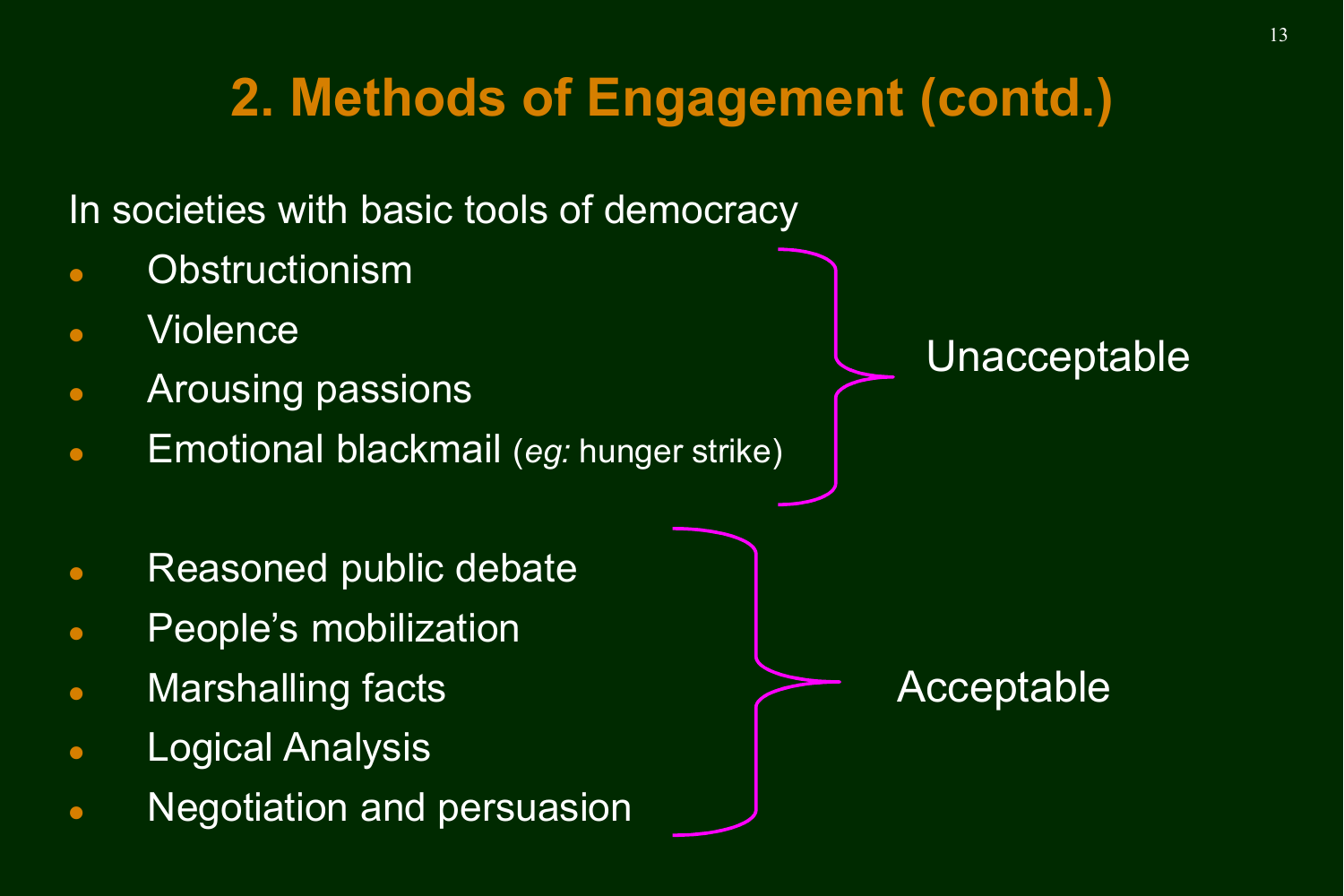# 3. Internal Functioning

- **Democratic Structure**
- Participative decision making
- Non-partisan approach
- **Transparent funding**
- Accountability mechanisms
- Voluntary code of conduct
- **Disclosure and Transparent**
- Funding: Democracy movement may best avoid government support and foreign funding
- Negotiation and interaction with government and parties are both necessary and desirable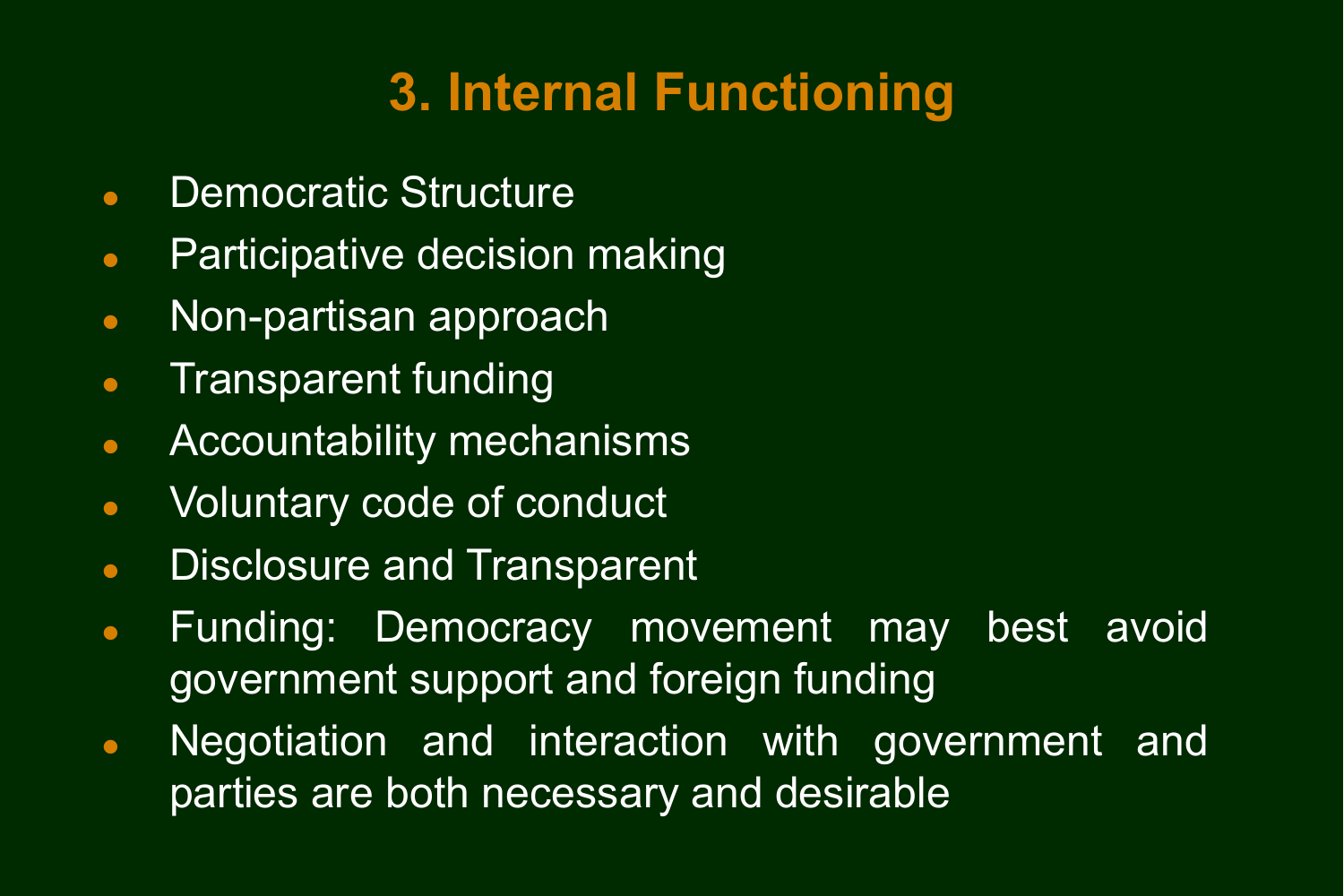## Approaches to Citizens' Activism Lok Satta's experience

**Election Watch – Non partisan activism impact on** 

criminalization (facilitatory + exposure)

- Candidate disclosure Adversarial activism
- Right to information  $-$  Advocacy and mass mobilization
- Funding reform Collaborative activism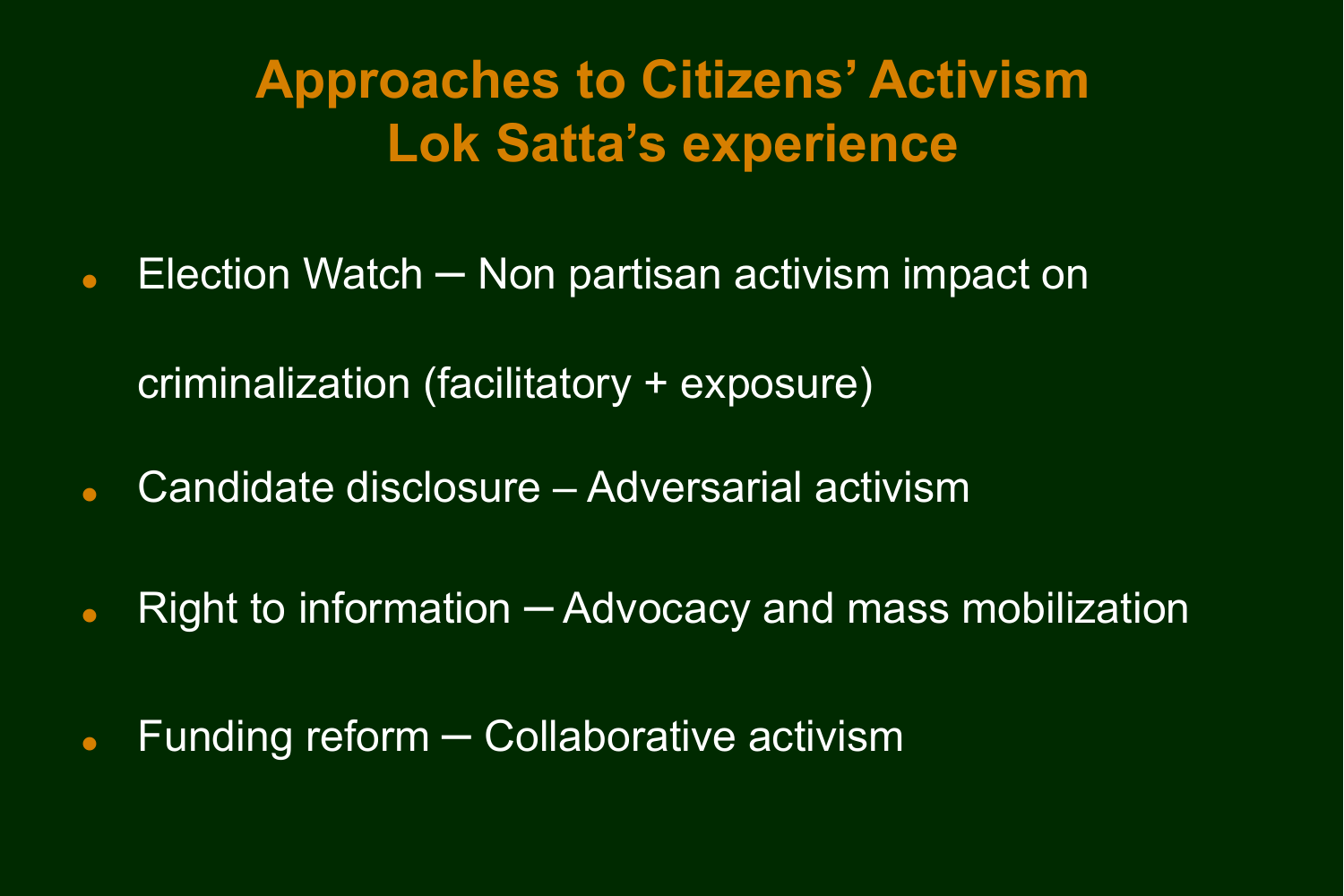# Approaches to Citizens' Activism Lok Satta's experience

- Collective informed assertion
- **Wide dissemination of information**
- **Effective mass communication**
- **Strategic intervention**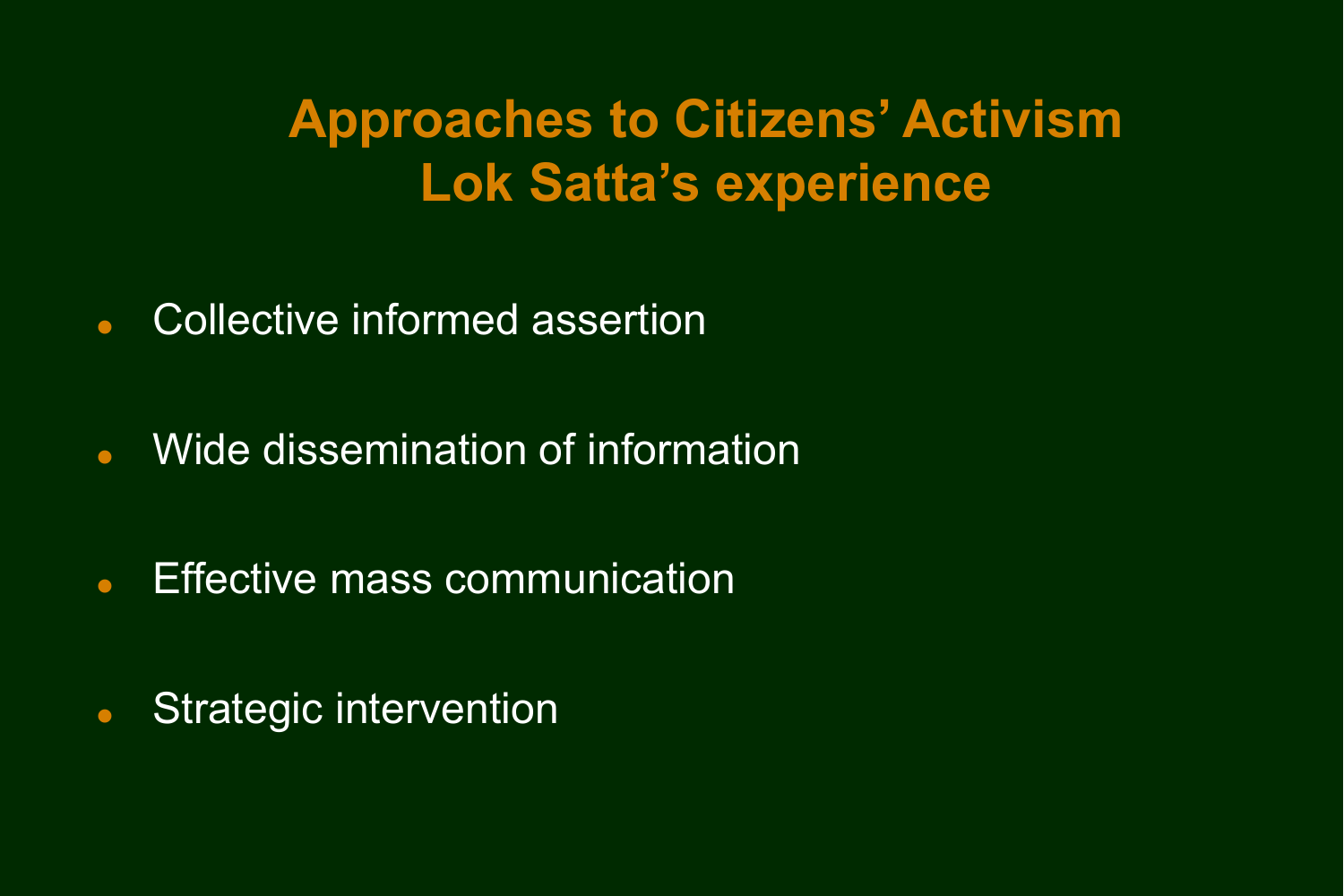## Future of Voluntarism

- Public service contractor (education, health care, slum resettlement etc.)
- Collaborator with state (community participation, watershed development etc.)
- Social innovators (new technologies, organizations and services)
- Social critics and policy advocates (child labour, environment etc.)
- Building civil society institutions ( electoral reform, right to information, decentralization, police and judicial reform etc.)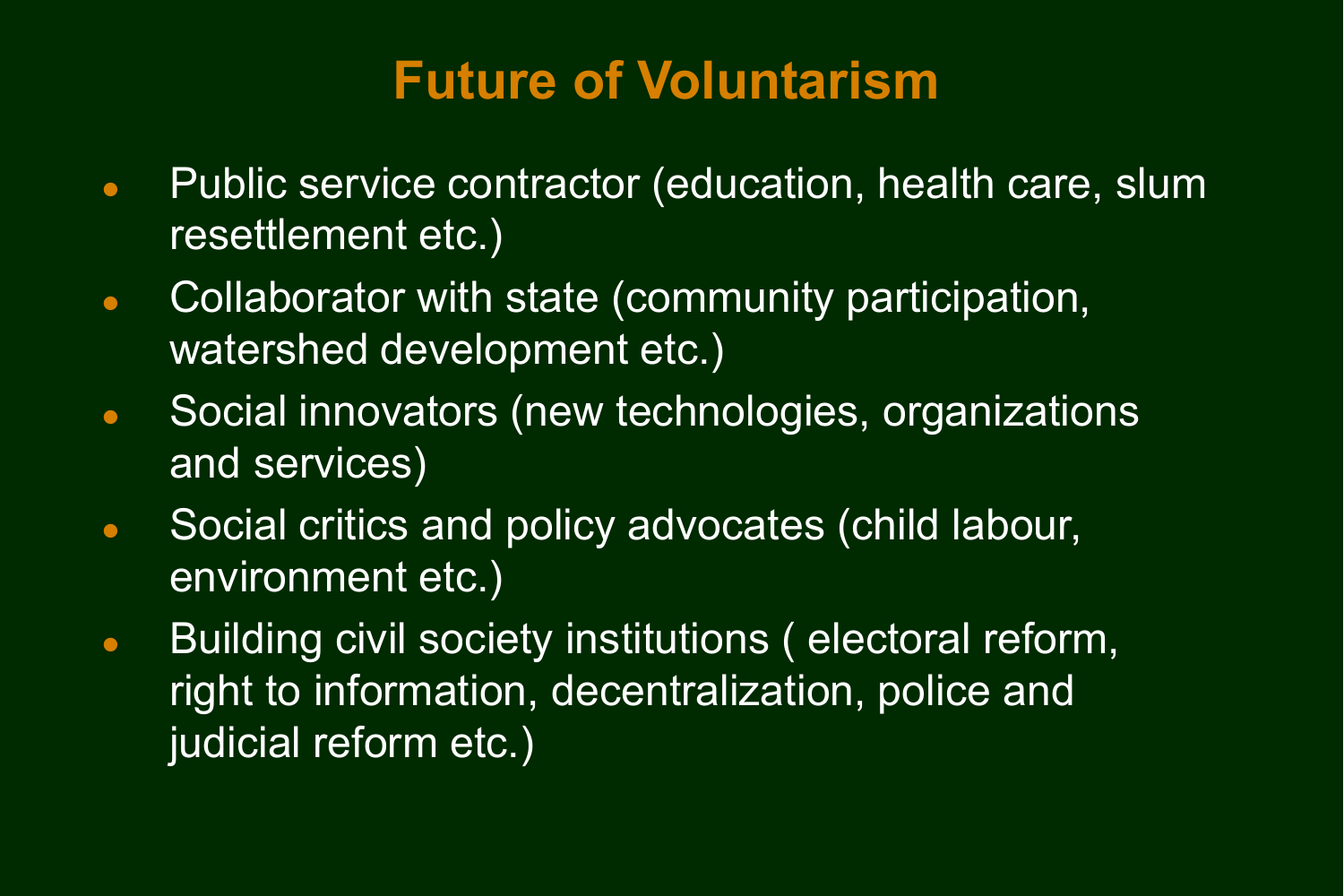# Key Requirements

- **•** Inspiration
- **•** Leadership
- **•** Legitimacy
- **•** Funding
- Linkages